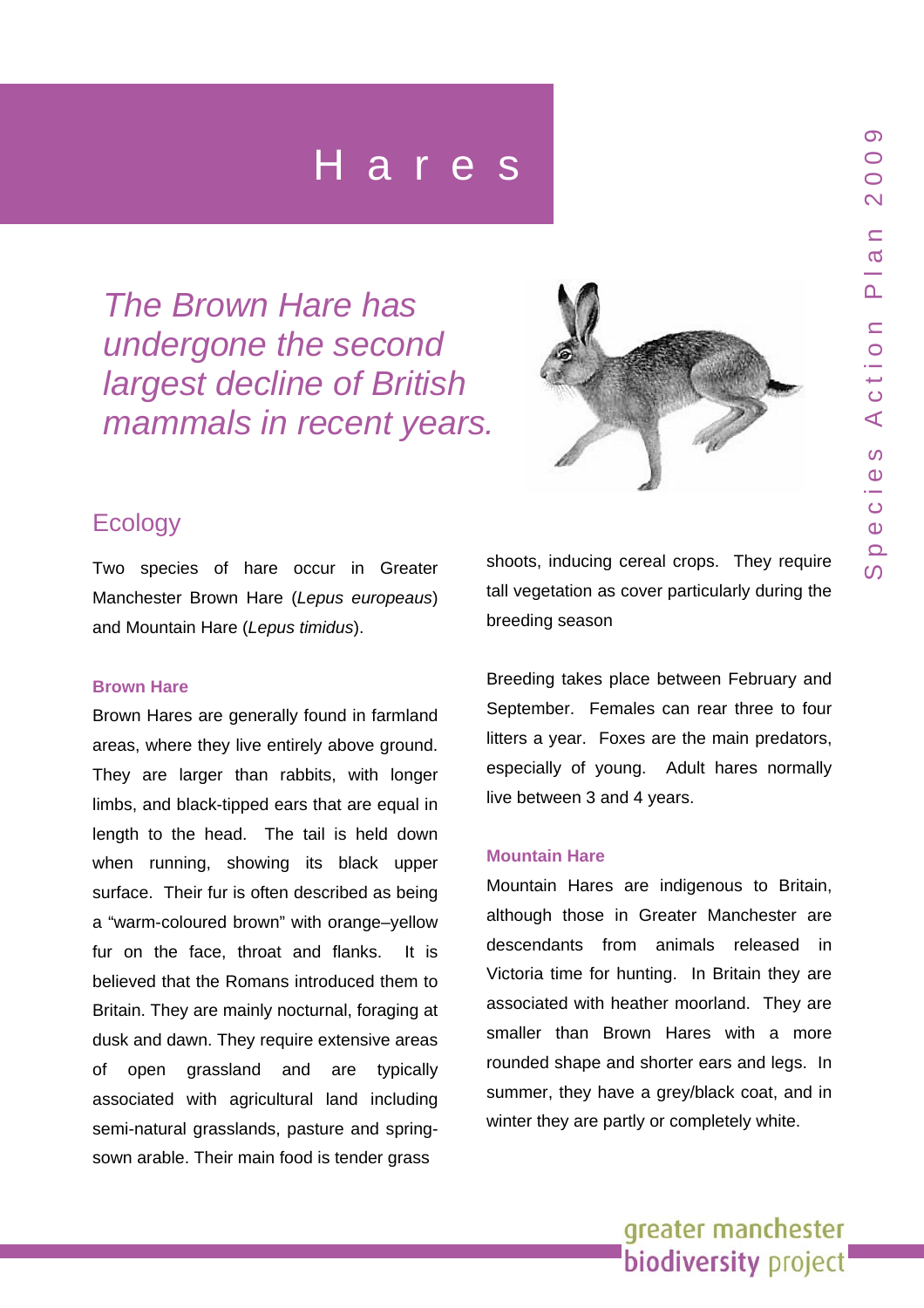Like brown hares, they are mostly active at night and largely live above ground, although they sometimes make burrows in the earth or snow. Although they can feed on woody plants such as heather, they prefer to ea t grasses, e specially during the summer



ielding and licensed for reuse under the [Creative C](http://creativecommons.org/licenses/by-sa/2.0/)ommons Licence

Breeding takes place from the end of January onwards with young generally being born between March and July. Female s produce between one and four litters a year.

### Current status and distribution

Hares generally have little legal protection. Brown hares are afforded limited legal protection under the Ground Game Act (1880) and the Hare Protection Act (1911) and the sale of animals is prohibited between March and July (inclusive). Hare coursing was banned under the Hunting Act (2004).

### Hares

Both species of hare are UK Biodiversity Priority Spe cies. Mountain Hare is listed o n Annex V of the EC Habitats Directive (1992) as a species "community interest whose taking in the wild and exploitation may be subject to management measures".

#### **Brown Hare**

Brown Hare was listed in the original UK Biodiversity Action Plan Priority Spe cies, as it appeared t o have undergone a substantial decline in numbers since the early 1960's. The current population range of brown hares in the UK is thought t o be 1604 occupie d 10km squares, with 1,022 of these squares being in Eng land.

In Greater Manchester the current population size and range is unknown. Existing records are limited and so the distribution is unclear. According to the North West Biodiversity Audit, brown hare is found in all districts of Greater Manchester. The distribution map of records held by the Greater Manchester Ecology Unit (GMEU) show brown hare in eight of the ten districts but they are also believed to occur in the other two.

#### **Mountain Hare**

Mountain Hare was added to the list of UK Biodiversity Priority Species in 2007, as there is a perceived population decline that is likely to continue with increased impacts of climate change o fragile upland habitats. Population densities fluctuate periodically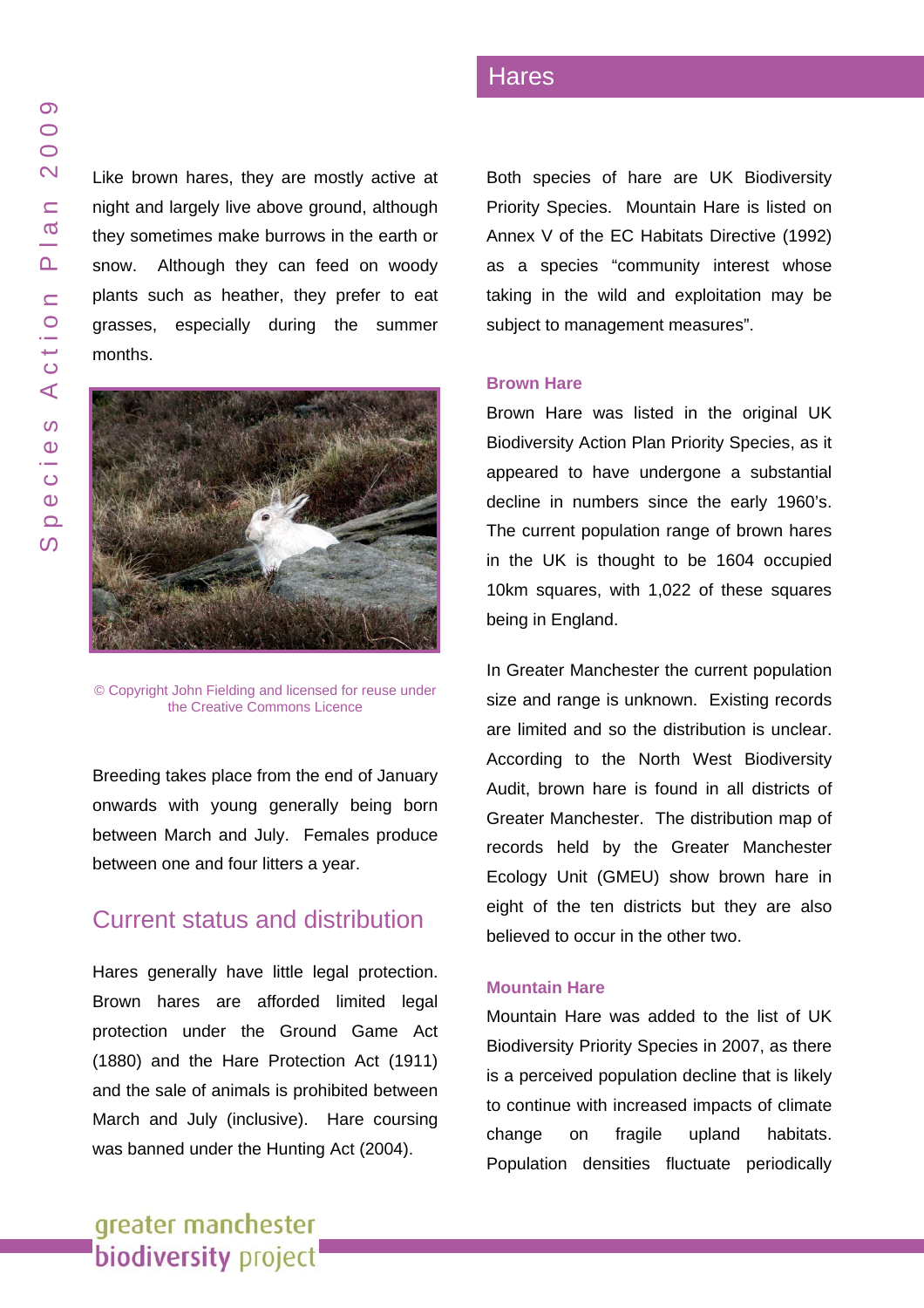reaching a peak approximately every 10 years, making assessing the current population trends difficult. The current population for Scotland and England is thought to be around 360,000.



Distribution of Brown and Mountain Hares in Greater **Manchester** 

In Greater Manchester, Mountain Hares are found on the moorland on the eastern side of the county and are part of the Peak District population. The population within the entire Peak District is estimated to be 10,000. The proportion of this population that occurs in Greater Manchester is unknown. Records held by GMEU suggest that they are found in Tameside and Oldham.

# Factors affecting the species

#### **Brown Hare**

The causes of the decline in Brown Hare numbers are unclear, although it is felt that the most probable cause is agricultural intensification. It is not clear, however, if this is linked to changes in food, cover or an increased vulnerability to predation. Disease may also play a part in the decline.

#### **Mountain Hare**

Nationally, particularly in parts of Scotland, numbers of mountain hares have declined due to changes to grouse moors as they either become afforested or the heather has been removed by excessive grazing. Disease and habitat fragmentation may also be factors and there is concern that the hybridisation with brown hares recorded in northern Europe may be occurring in the UK. In some areas they are also seen as pests.

Evidence from the Peak District appears to suggest that the population is stable, although road deaths are believed to be an additional negative influence on hare numbers.

### Current actions

[The Hare Conservation and Recording](http://www.brownhare.org.uk/default.aspx?content=home.xml) [project](http://www.brownhare.org.uk/default.aspx?content=home.xml) was set up as a joint project between Lancashire, Greater Manchester and North Merseyside. To provide a central place to record sightings and provide information about brown hare.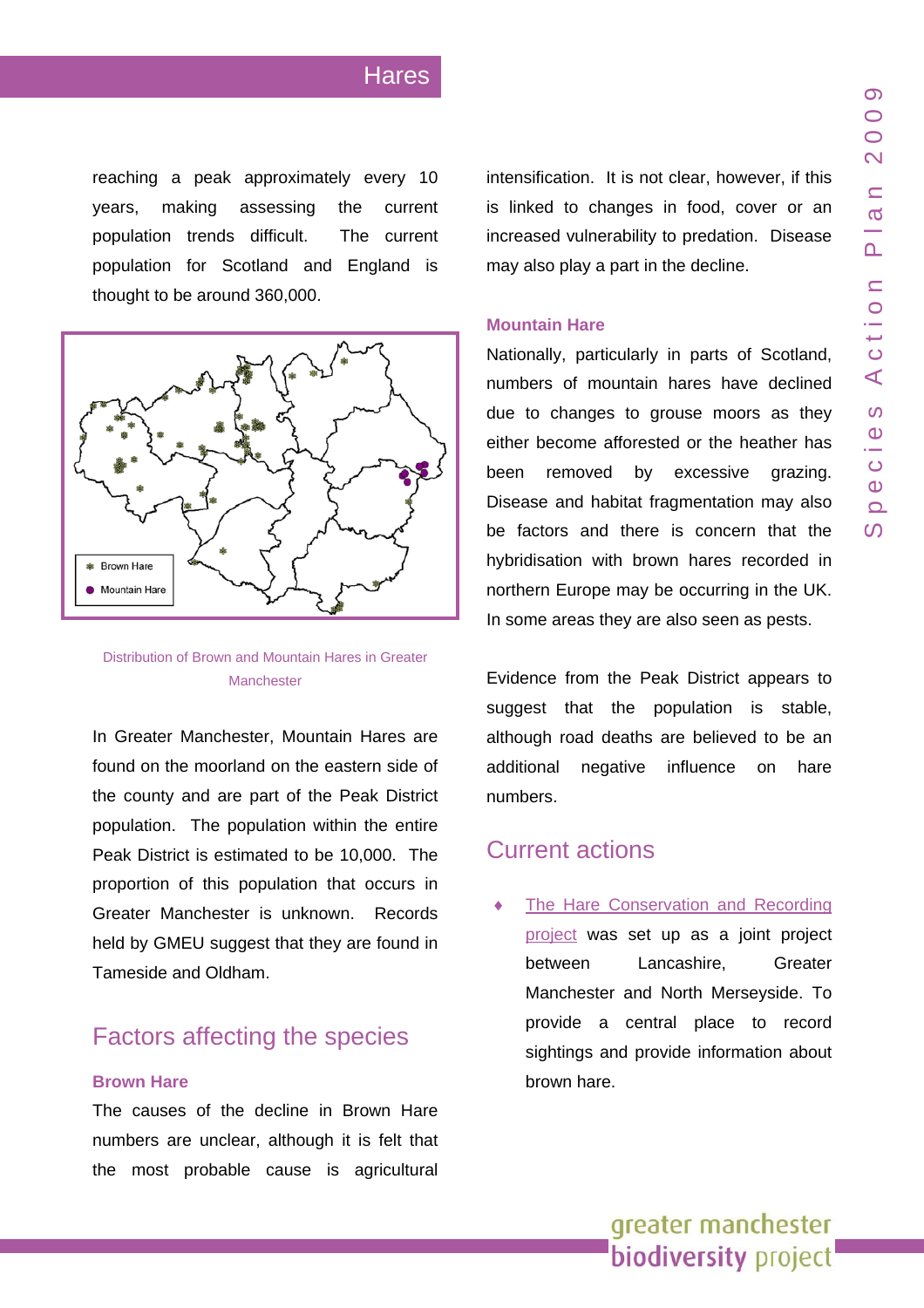# Objectives and targets

### **Brown Hare**

The revised UK targets for Brown Hares are:

- ◆ Maintain current range of brown hare in the UK (Occupied 1 0 km squares in  $Englished = 1,022$
- ♦ Increase the population size of b rown hare to double the 1995 level by 2010.

#### **Mountain Hare**

No national targets for Mountain Hare have been produced as yet.

Given the lack of baseline information on the populations of Brown Hare and Mountain Hare in Gre ater Manchester, the targets are the same for both species:

| <b>Objective</b>                 | <b>Quantity</b>                                | <b>Target Date</b> |
|----------------------------------|------------------------------------------------|--------------------|
| Establish<br>the<br>current      | Target units to be number of occupied 1km 2010 |                    |
| range and<br>distribution.       | squares and the densities of occupied 1km      |                    |
| of<br>population<br><b>Brown</b> | squares.                                       |                    |
| Mountain<br>Hares<br>and         |                                                |                    |
| in<br><b>Hares</b><br>Greater    |                                                |                    |
| Manchester                       |                                                |                    |
| Maintain<br>the<br>baseline      | As identified above.                           | 2015               |
| populations.                     |                                                |                    |

Once a baseline has been established, these targets will be reviewed.

# Proposed actions

Working with neighbouring LBAP partnerships:

- ♦ Collate existing records of mountain and brown hare records. GMEU. 2009
- Co-ordinate survey of all suitable 1km of Greater Manchester (se e appendix 1 for

survey protocol). GMBP, WT's, LA's, GCT, GMEU. 2011

Publicise and encourage the submission of causal hare records through the brown hare website [www.brownhare.org.uk.](http://www.brownhare.org.uk/) All. Ongoing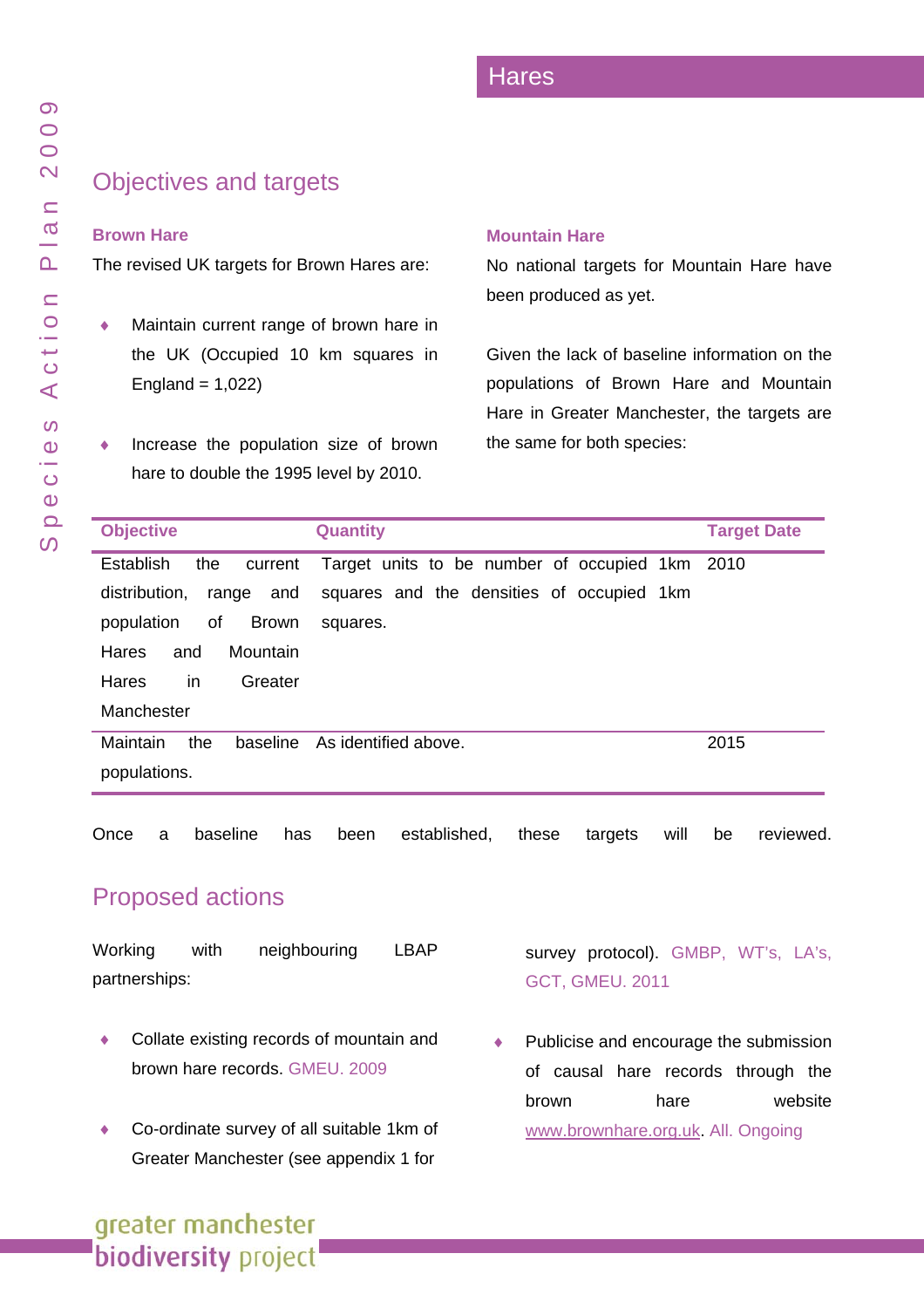Promote and encourage management of land through entry and higher-level stewardships, to favour hares. FWAG, NE. Ongoing

#### **Lead Partners**

| <b>FWAG</b> | The Farming & Wildlife Advisory        |  |  |
|-------------|----------------------------------------|--|--|
|             | Group                                  |  |  |
| <b>GCT</b>  | The Game Conservancy Trust             |  |  |
| <b>GMBP</b> | Greater Manchester Biodiversity        |  |  |
|             | Project                                |  |  |
| <b>GMEU</b> | <b>Greater Manchester Ecology Unit</b> |  |  |
| LA's        | <b>Local Authorities</b>               |  |  |
| <b>NE</b>   | <b>Natural England</b>                 |  |  |
| WT's        | <b>Wildlife Trusts</b>                 |  |  |

# Best practice guidelines

Ideal farmland for Brown Hares should have a mixture of arable and grassland fields with some woodland. In Greater Manchester arable land is largely restricted to Wigan. In these areas grazing can be a limiting factor on hare numbers. Best practise therefore includes:

- Large areas of cereal should be broken up as much as possible
- Provide mown grass strips away from hedgerows for summer grazing.
- Planting game crops for pheasants or wild bird crops will also provide cover and food.

For livestock farms best practice measures include:

- Providing some areas of uncut and ungrazed grass to provide cover for leverets (young hares)
- When making silage, cut the field from the centre outwards, rather than from the outside in, allowing hares to escape.
- Leave some fields without livestock in the autumn and winter.

Generally a mixed landscape of open fields, hedgerows, uncut grass and small woodland will benefit brown hares.

The use of herbicides such as Paraquat should be avoided as it kills hares.



Brown Hare © Steve Young

**Further information about managing land for Brown Hare can be found here:**

[Preserving the Brown Hare:](http://www.gwct.org.uk/documents/conservingthebrown_hare.pdf) A practical guide for farmers, landowners and local biodiversity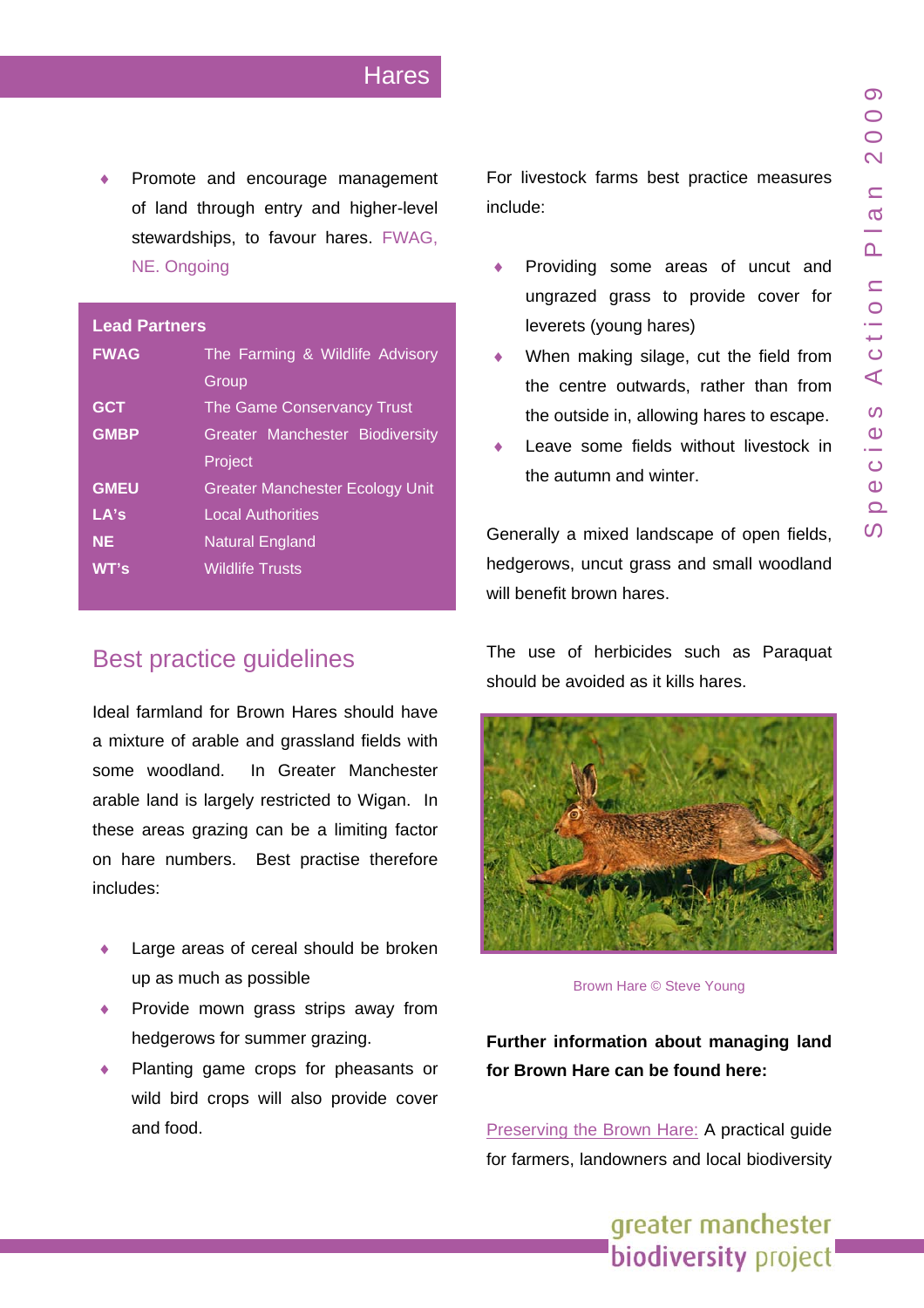action plan groups. The Game Con servancy **Trust** 

### Links to relevant BAP's

Farmland Birds **Grasslands** [Hedgerows](www.gmbp.org.uk/site/images/stories/hedgerows bap_09.pdf)  **Twite** Upland [Native Woo](www.gmbp.org.uk/site/images/stories/native woodland bap_09.pdf) dlands

### References

Mammal Society – Fact Sheet: The Brown Hare<br>[\(http://www.abdn.ac.uk/mammal/brown\\_hare.](http://www.abdn.ac.uk/mammal/brown_hare.shtml)

[shtm](http://www.abdn.ac.uk/mammal/brown_hare.shtml) l )

Mammal Society – Fact Sheet: The Mountain Hare [\(http:www.abdn.ac.uk/mammal/mou](http://www.abdn.ac.uk/mammal/mountain_hare.shtml) ntain\_har

[e.shtml](http://www.abdn.ac.uk/mammal/mountain_hare.shtml))

Harris, S and Yalden, D. W. (Eds) (2008). *Mammals o f the British Isles: Handbook, 4th Edition*. Mammal Society, Southampton.

Mallon, D., Wheeler, P., Whiteley, D. & Yalden, D.W. (2003) Mountain Hares in the Peak District. *British Wildlife* Dec 2003.

MacDonald, D. and Burnham, D. (2007) *The State of Britain's Mammals 2007*. Mammal Trust UK

Natural Eng land Species Information 2007– **Brown Hare** 

Rural Development Service Technical Advice Note 41 – The Brown Hare (2005)

### Acknowledgements

Thanks to Steve Young for supplying the brown hare photograph. Thank you also to John Fielding for the use of the mountain hare photograph under the Creative Commons Licence. The illustration is copyright free clipart taken from www.freeclipartnow.com.

# Author

#### **Suzanne Waymont**

Senior Ecologist, Greater Manchester Ecology Unit *Suzanne.waymont@ta meside.gov.uk*